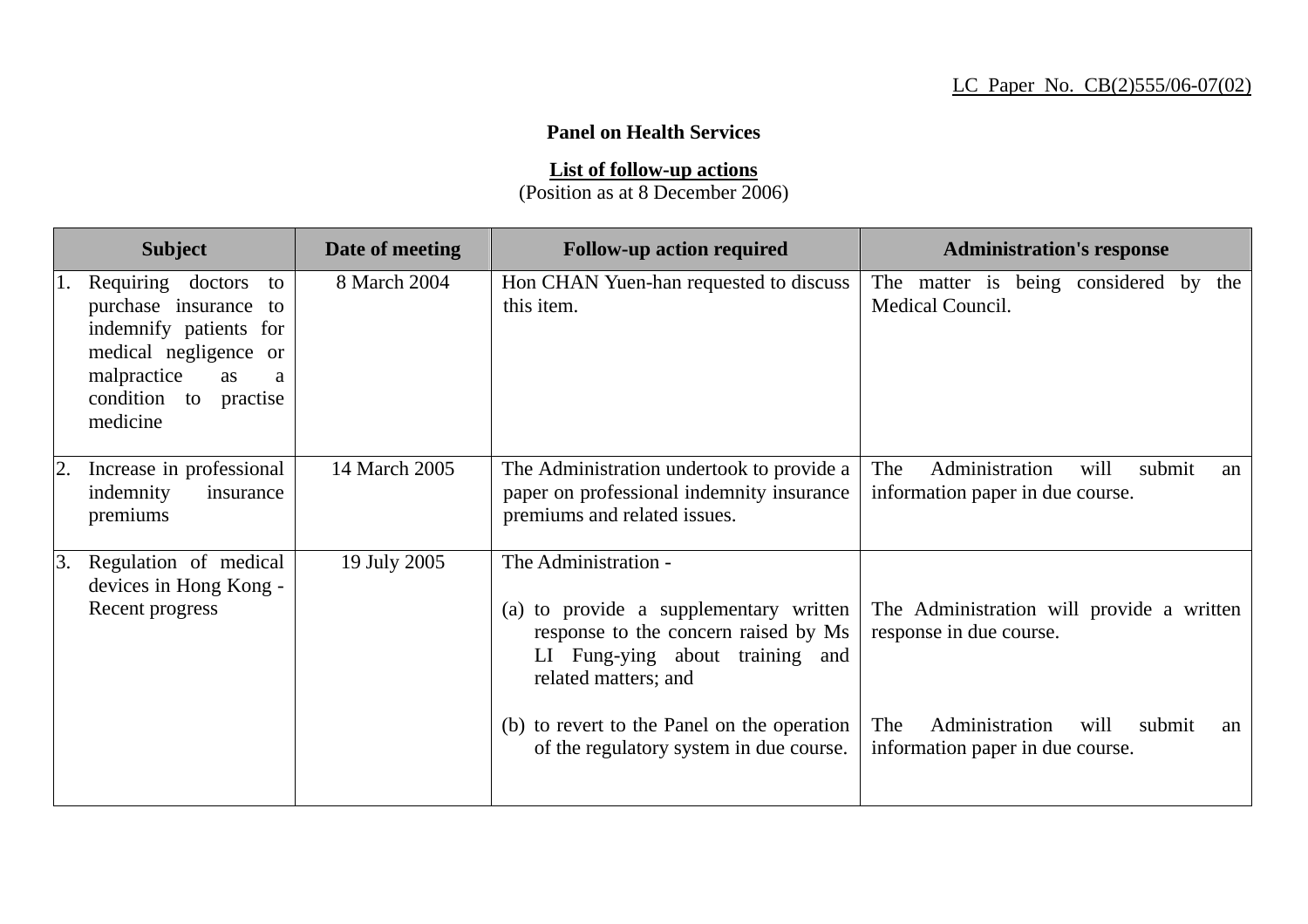|    | <b>Subject</b>                                                                    | Date of meeting  | <b>Follow-up action required</b>                                                                                                                                                                                                                                                                                                                                                                                                                                                                            | <b>Administration's response</b>                                                                                                                                                                                              |
|----|-----------------------------------------------------------------------------------|------------------|-------------------------------------------------------------------------------------------------------------------------------------------------------------------------------------------------------------------------------------------------------------------------------------------------------------------------------------------------------------------------------------------------------------------------------------------------------------------------------------------------------------|-------------------------------------------------------------------------------------------------------------------------------------------------------------------------------------------------------------------------------|
| 4. | Develop a<br>computerised organ<br>donation database                              | 13 February 2006 | The Administration agreed to submit a<br>progress report in due course on the work<br>it had done in establishing a computerised<br>organ donation database as a central<br>registry of organ donors.                                                                                                                                                                                                                                                                                                       | The Administration advised in its letter dated<br>7 July 2006 that it will submit a progress<br>report on the subject as soon as practicable in<br>the 2006-2007 legislative session (LC paper<br>No. $CB(2)2717/05-06(01)$ . |
|    | 5. Fu Shan Public<br>Mortuary incident                                            | 31 March 2006    | The Administration -<br>(a) to provide a paper after the meeting<br>setting out the disciplinary actions<br>taken by the Administration, if any,<br>against the frontline and management<br>staff who had committed dereliction of<br>duty in the incident; and<br>(b) to inform the Panel in three to six<br>months' time of the progress made in<br>taking forward the medium and<br>long-term measures recommended by<br>the Independent Committee on the<br>incident of the Fu Shan Public<br>Mortuary. | Administration<br>submit<br>The<br>will<br>an<br>information paper in due course.                                                                                                                                             |
| 6. | Work pressure of health<br>care practitioners in the<br><b>Hospital Authority</b> | 10 April 2006    | The Administration and the Hospital<br>Authority (HA) were requested to provide<br>a report to the Panel on the progress made<br>in addressing the views and needs of<br>health care practitioners in the HA<br>regarding work pressure in three months'<br>time.                                                                                                                                                                                                                                           | The Administration will provide a written<br>response in due course.                                                                                                                                                          |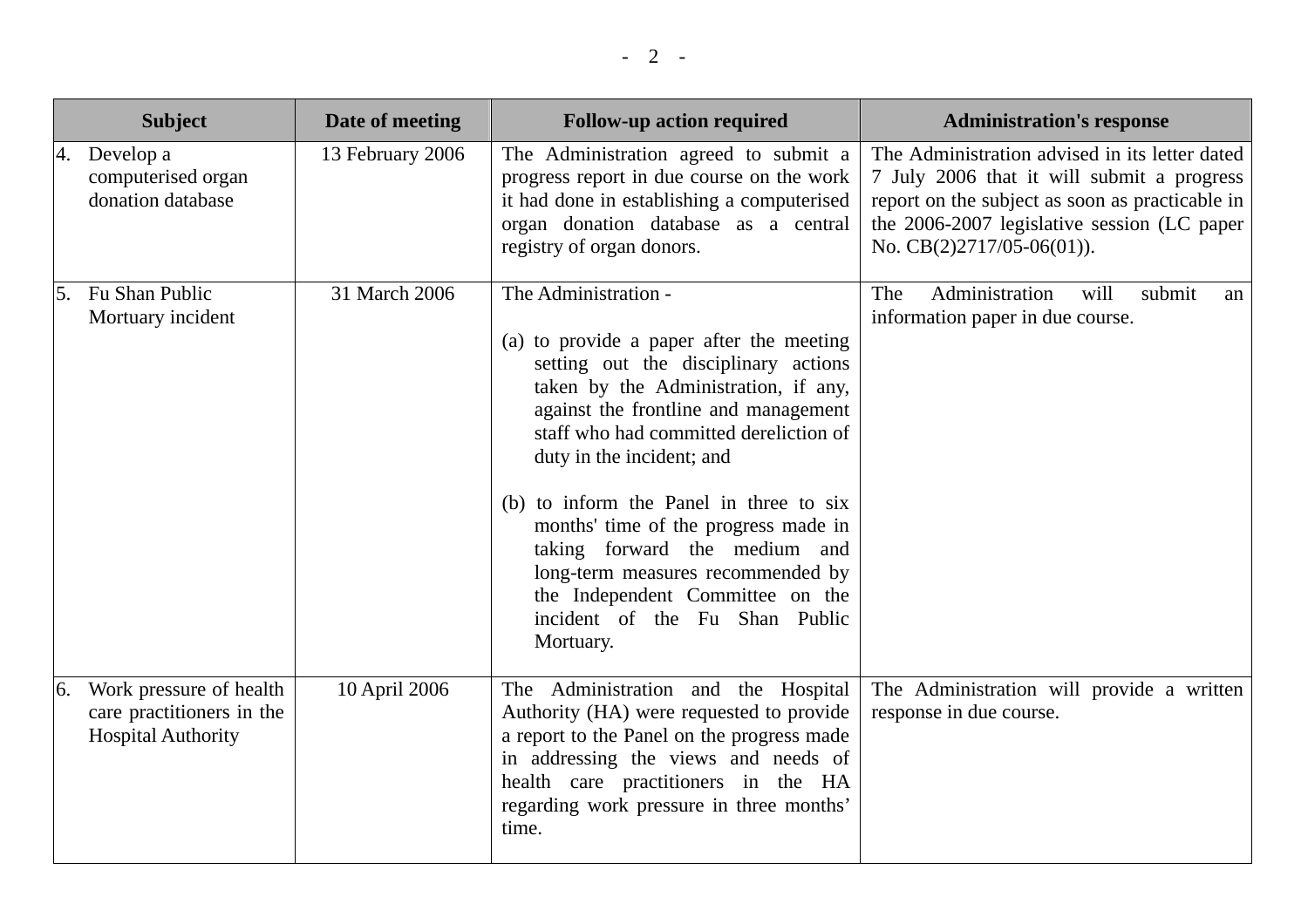| <b>Subject</b>                                                 | Date of meeting                                                          | <b>Follow-up action required</b>                                                                                                                                                                                                                                                                                                                                                                                                                         | <b>Administration's response</b>                                                                                 |
|----------------------------------------------------------------|--------------------------------------------------------------------------|----------------------------------------------------------------------------------------------------------------------------------------------------------------------------------------------------------------------------------------------------------------------------------------------------------------------------------------------------------------------------------------------------------------------------------------------------------|------------------------------------------------------------------------------------------------------------------|
| Discharge planning in<br>7.<br>public hospitals                | 12 June 2006<br>(joint meeting with the<br>Panel on Welfare<br>Services) | The Administration was requested to<br>provide a written response to the views<br>expressed by deputations about the lack of<br>community<br>services<br>support<br>for<br>discharged patients.<br>Upon receipt,<br>another joint meeting could be held to<br>follow up the matter.                                                                                                                                                                      | The Administration will provide a written<br>response in due course.                                             |
| Regulation of "Health<br>8.<br>Maintenance<br>Organisations"   | 10 July 2006                                                             | The Administration was requested to<br>report to the Panel before the end of 2006<br>on the progress made in taking forward the<br>medical director concept for "Health<br>Maintenance Organisations".                                                                                                                                                                                                                                                   | The Administration will provide a written<br>response in due course.                                             |
| Review of Hospital<br>9.<br><b>Authority Drug</b><br>Formulary | 10 July 2006                                                             | The Administration was requested to<br>provide the following information in<br>relation to self-financed items (SFI) drugs<br>(a) the number of patients involved, the<br>average monthly cost borne by each<br>patient for purchasing SFI drugs and<br>which SFI drugs were covered by the<br>Samaritan Fund as a safety net; and<br>(b) the impact of SFI drugs on HA<br>before<br>and<br>after<br>the<br>patients<br>implementation of the Formulary. | The Administration's response for (a) was<br>issued vide LC Paper No. $CB(2)3090/05-06$<br>on 26 September 2006. |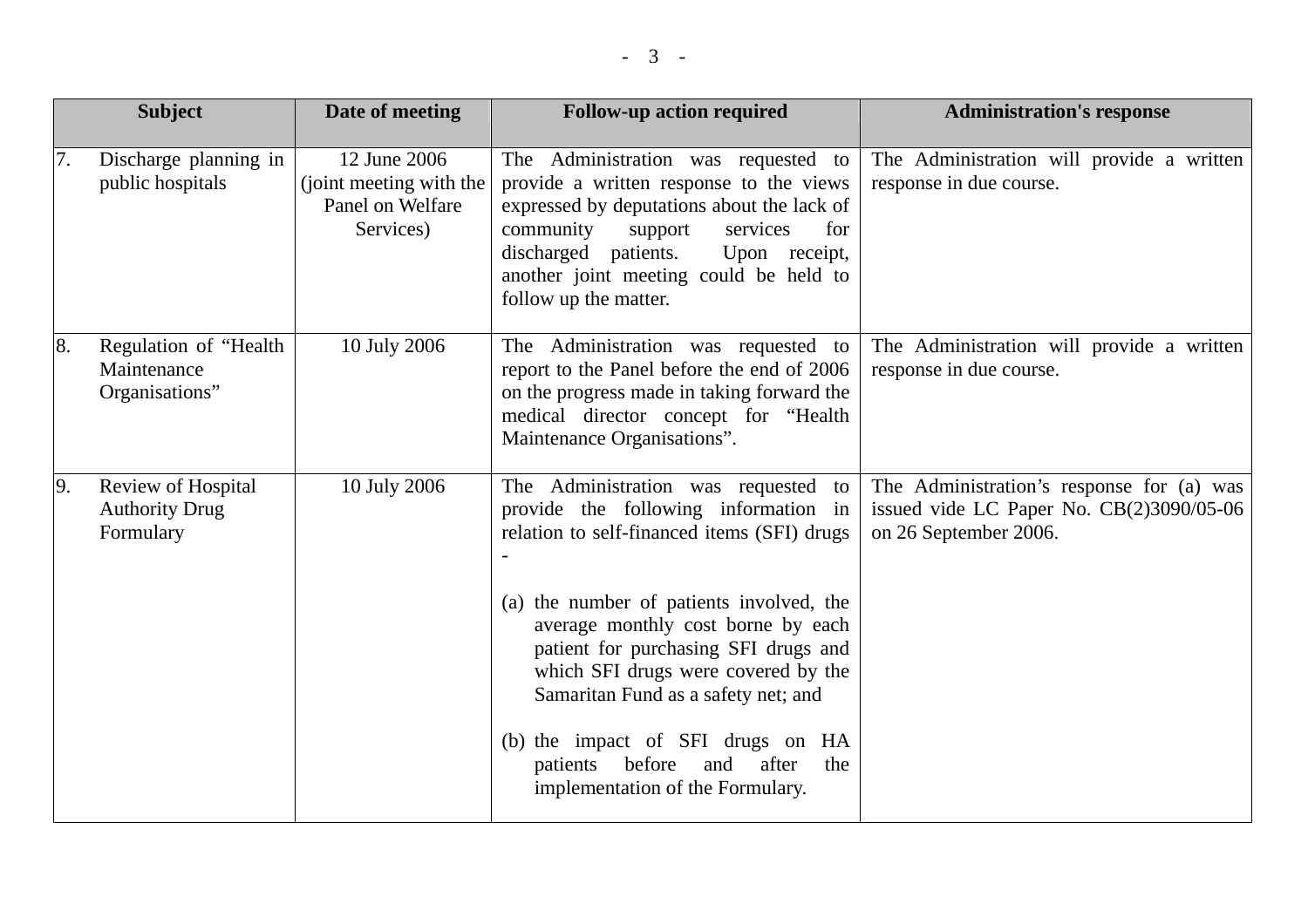|     | <b>Subject</b>                                                                                  | Date of meeting   | <b>Follow-up action required</b>                                                                                                                                                                                                                                                                                                               | <b>Administration's response</b>                                     |
|-----|-------------------------------------------------------------------------------------------------|-------------------|------------------------------------------------------------------------------------------------------------------------------------------------------------------------------------------------------------------------------------------------------------------------------------------------------------------------------------------------|----------------------------------------------------------------------|
| 10. | Enforcement<br>of<br>Undesirable Medical<br>Advertisements<br>(UMAO)<br>Ordinance<br>(Cap. 231) | 25 September 2006 | The Administration was requested to<br>provide in writing the following -<br>(a) a breakdown of the warning letters<br>issued to newspapers and magazines<br>and a breakdown of organisations<br>against which legal actions were taken<br>in $2004$ ; and<br>(b) examples of the cases which had led<br>and had failed to lead to prosecution | The Administration will provide a written<br>response in due course. |
|     |                                                                                                 |                   | respectively under the UMAO, as well<br>as the penalties for cases resulted in<br>conviction.                                                                                                                                                                                                                                                  |                                                                      |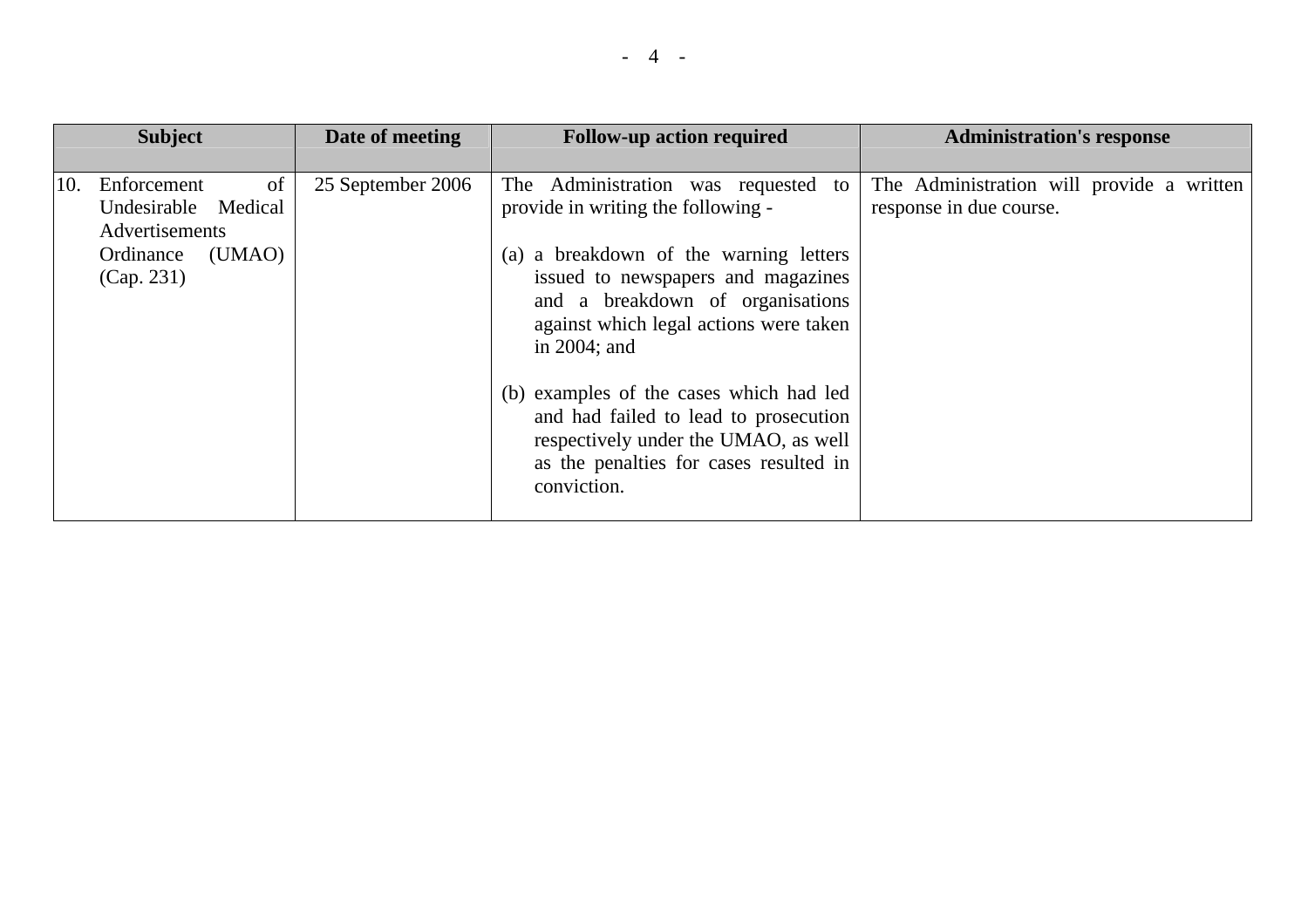| <b>Subject</b>                                                          | Date of meeting  | <b>Follow-up action required</b>                                                                                                                                                                                                                                                                                                                                                                                                                                                                                                                                                                                                                                                                                                                                                                                                                                                                                                                                                                           | <b>Administration's response</b>                                                                                                                                                                                          |
|-------------------------------------------------------------------------|------------------|------------------------------------------------------------------------------------------------------------------------------------------------------------------------------------------------------------------------------------------------------------------------------------------------------------------------------------------------------------------------------------------------------------------------------------------------------------------------------------------------------------------------------------------------------------------------------------------------------------------------------------------------------------------------------------------------------------------------------------------------------------------------------------------------------------------------------------------------------------------------------------------------------------------------------------------------------------------------------------------------------------|---------------------------------------------------------------------------------------------------------------------------------------------------------------------------------------------------------------------------|
| of<br>Registration<br>11.<br>medicine<br>Chinese<br>practitioners (CMP) | 13 November 2006 | The Administration was requested to -<br>(a) provide a written response in three<br>weeks' time to the issues raised by<br>members in relation to the allegation<br>made by a group of students of a<br>part-time degree course in Chinese<br>medicine offered by<br>the Open<br>University of Hong<br>Kong in<br>collaboration<br>with<br>the<br>Xiamen<br>University, including, inter alia, the<br>following: whether the Chinese<br>Medicine Council of Hong Kong<br>(CMC) had indeed informed all local<br>universities in 2000 that part-time<br>undergraduate<br>degree<br>course<br>in<br>Chinese<br>medicine<br>would<br>be<br>recognised by the Practitioners Board,<br>the reason why the Practitioners Board<br>changed its policy in 2002 that only<br>full-time<br>five-year<br>on<br>campus<br>undergraduate degree<br>course<br>in<br>medicine<br>Chinese<br>would<br>be<br>recognised, as well as the reason for<br>adopting a<br>grandfathering<br>not<br>approach on students affected; | The Administration's response for (a) was<br>issued<br>vide<br>LC<br>Paper<br>No.<br>$CB(2)576/06-07(01)$ on 6 December 2006.<br>The Administration will provide a written<br>response on the other issues in due course. |